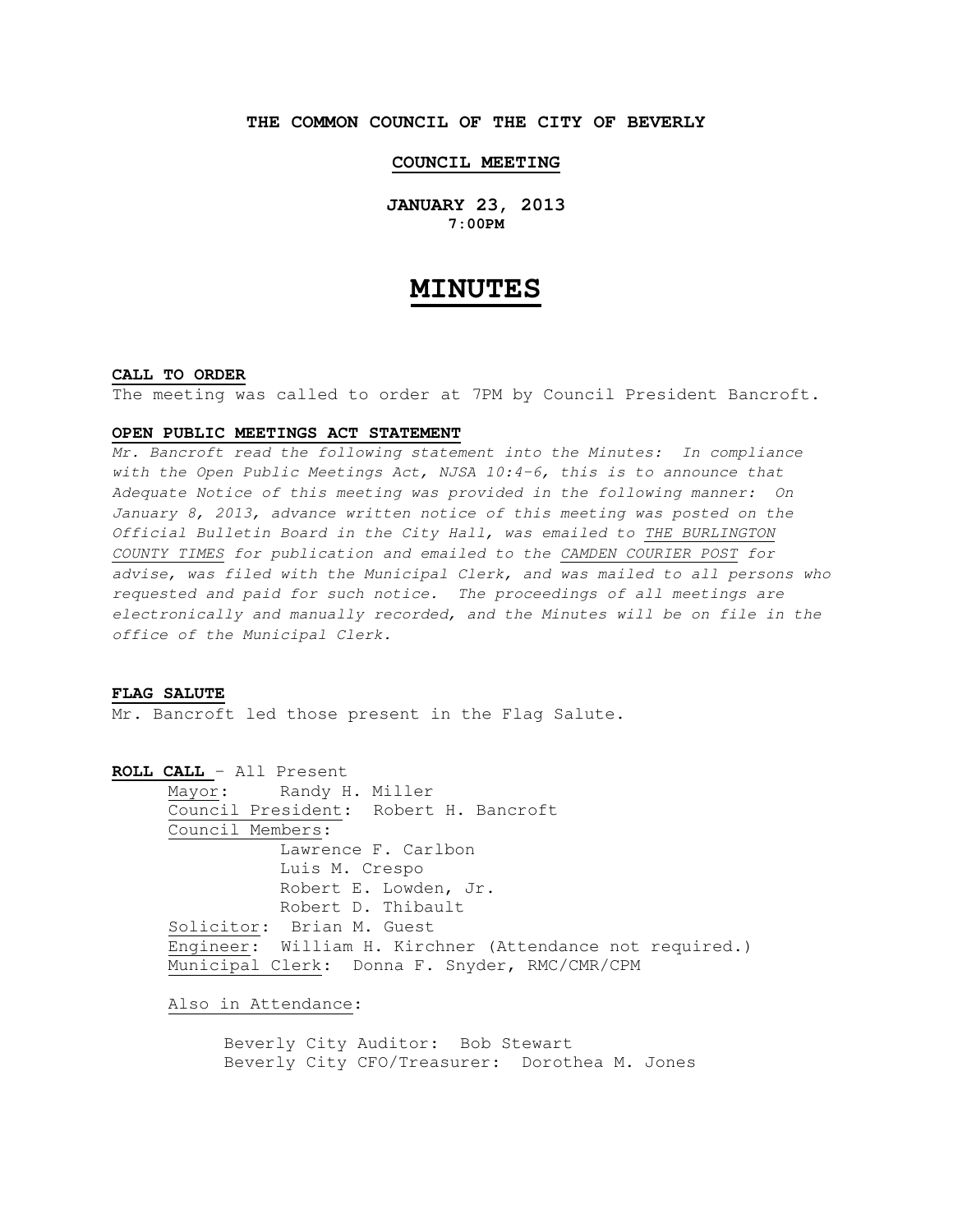#### **MINUTES**

Minutes for approval will be presented at Council's 2/12/13 meeting.

# **BOB STEWART – INVERSO & STEWART – BEVERLY CITY AUDITORS**: Beverly City Financial Update.

Mr. Stewart reviewed the City's 2012 budget advising that 2012 was not a good year for collecting revenue; additionally, Surplus is down. This means that the 2013 Budget has decreased revenues. We are \$277,407.60 below the Expenditure CAP. The problem is on the revenue side, there is a \$237,312.94 deficit. The City's options are limited – either cut the Budget by \$237,000 to get the Tax Levy down, or go out for Referendum immediately. To do the Referendum, a Notice needs to be done by February 20, 2013 advising the public of the City's intent to do the Referendum. Need to Introduce by March 15, 2013. A Special Election date would take place in April 2013. Additional items discussed were Payment in Lieu of Taxes, Reserve for Uncollected Taxes, 2012 Legal Fees, and Interest on BANS. If the City does go out for Referendum and it fails, they must cut the Budget by the said amount; additionally, from what area the cut will be made must also be advised on the Referendum for the Voters so they are aware of same. Follow-up will be done at Council's 2/12/13/ meeting.

## **RESOLUTIONS:**

#### RESOLUTION 2013-34:

Approving a Social Affair Permit for Beverly Volunteer Fire Company #1 for a fundraiser for the Company to be held on Saturday, March 16, 2013 from 7:30PM to 1:00AM, conditioned upon all paperwork and fees being in order. Motion to approve by Thibault; Second by Carlbon. Roll Call Vote-All Ayes. Motion Carried.

#### RESOLUTION 2013-35

Authorizing the Burlington County Health Department/Division of Mosquito Control to perform aerial applications of pesticides for mosquito control over Beverly City during the 2013 calendar year. Motion to hold Resolution 2013-35 to Council's 2/12/13 Meeting so that Mr. Carlbon can speak with Ms. Noonan at the County regarding Cape May County's decision to stop spraying; Second by Lowden. All in Favor. Motion Carried.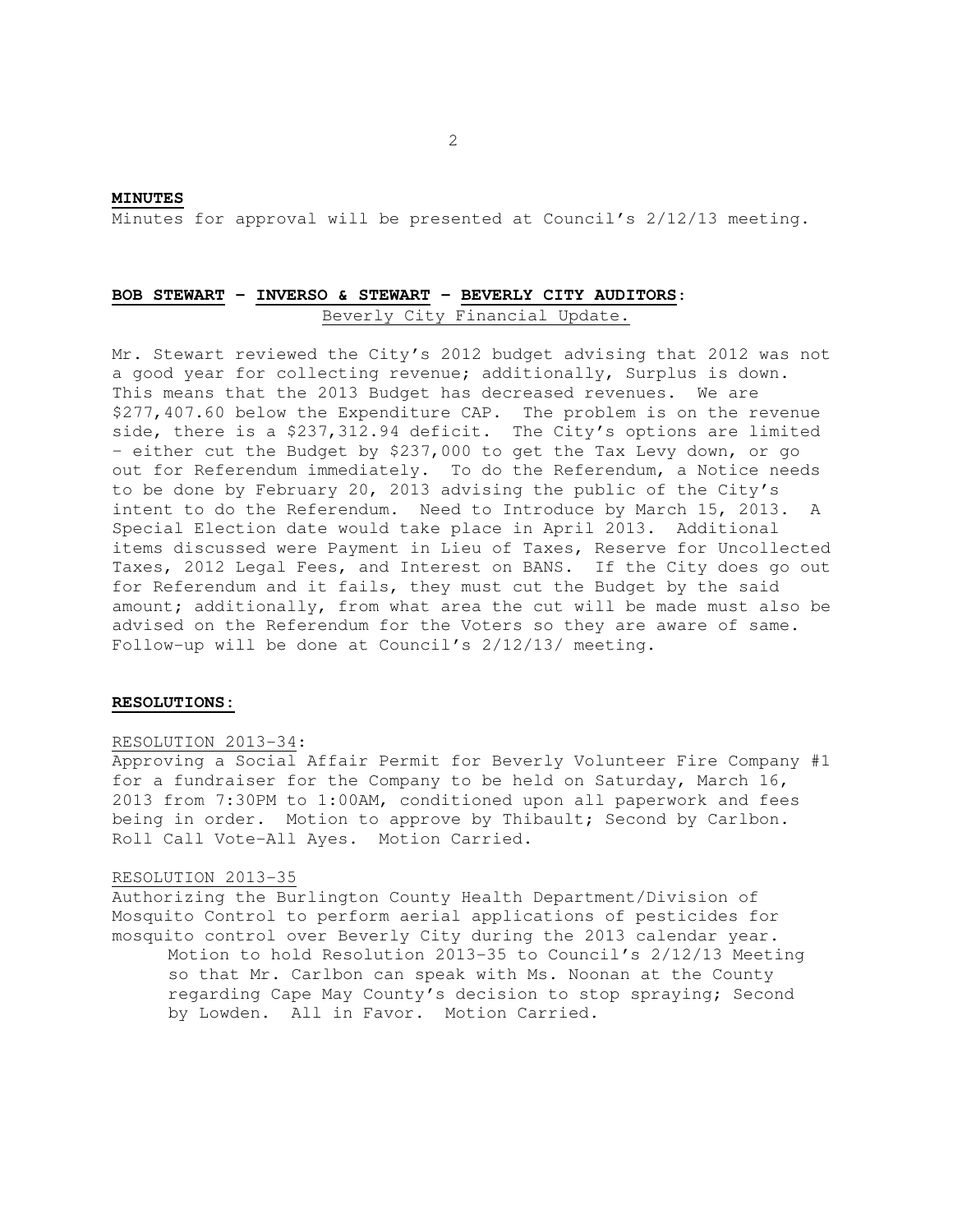### RESOLUTION 2013-36

Authorizing renewal of lease between the City of Beverly and the Beverly Sewerage Authority for the 2013 calendar year. Motion to Approve upon amending said contract from \$8,000 to \$9,000 per agreement with the Sewerage Authority by Thibault; Second by Carlbon. Roll Call Vote – All Ayes, except Lowden and Bancroft – Abstain. Motion Carried.

#### RESOLUTION 2013-37

Approving the appointment of Robert E. Lowden, Jr. for a five (5) year term on the Beverly Sewer Authority. Motion to Approve by Thibault; Second by Carlbon. Roll Call Vote – All Ayes, except Lowden-Abstain and Crespo-Recuse.

#### **OLD BUSINESS:**

SHARED SERVICE AGREEMENTS – Need for Renewal Paperwork (Note: These need to be done by **Resolution**.) Animal Control – Willingboro Township Housing – Willingboro Township Public Works Mechanical Maintenance Services – Willingboro Township

Said Resolutions will be reviewed for update for approval at Council's 2/12/13 meeting.

NJDCA: Small Cities Community Development Block Grant Program – Beverly City Hall Improvements Phase II – Declined. This will be reviewed, and Council will be updated at their next meeting.

#### **NEW BUSINESS:**

Mr. Lowden advised that the white car formerly utilized by the City's Housing Inspector could be used by the Fire Company for the Assistant Chief's car. Per the Solicitor, there's a procedure that has to be followed where the City can transfer at no consideration. Motion to Approve if all is in order by Lowden; Second by Crespo. Roll Call Vote – All Ayes. Motion Carried.

BURLCOJIF: Option of increasing Beverly City's liability limits through the Burlington County Municipal Joint Insurance Fund as indicated on handouts. (Note: This will need to be done by **Resolution**.)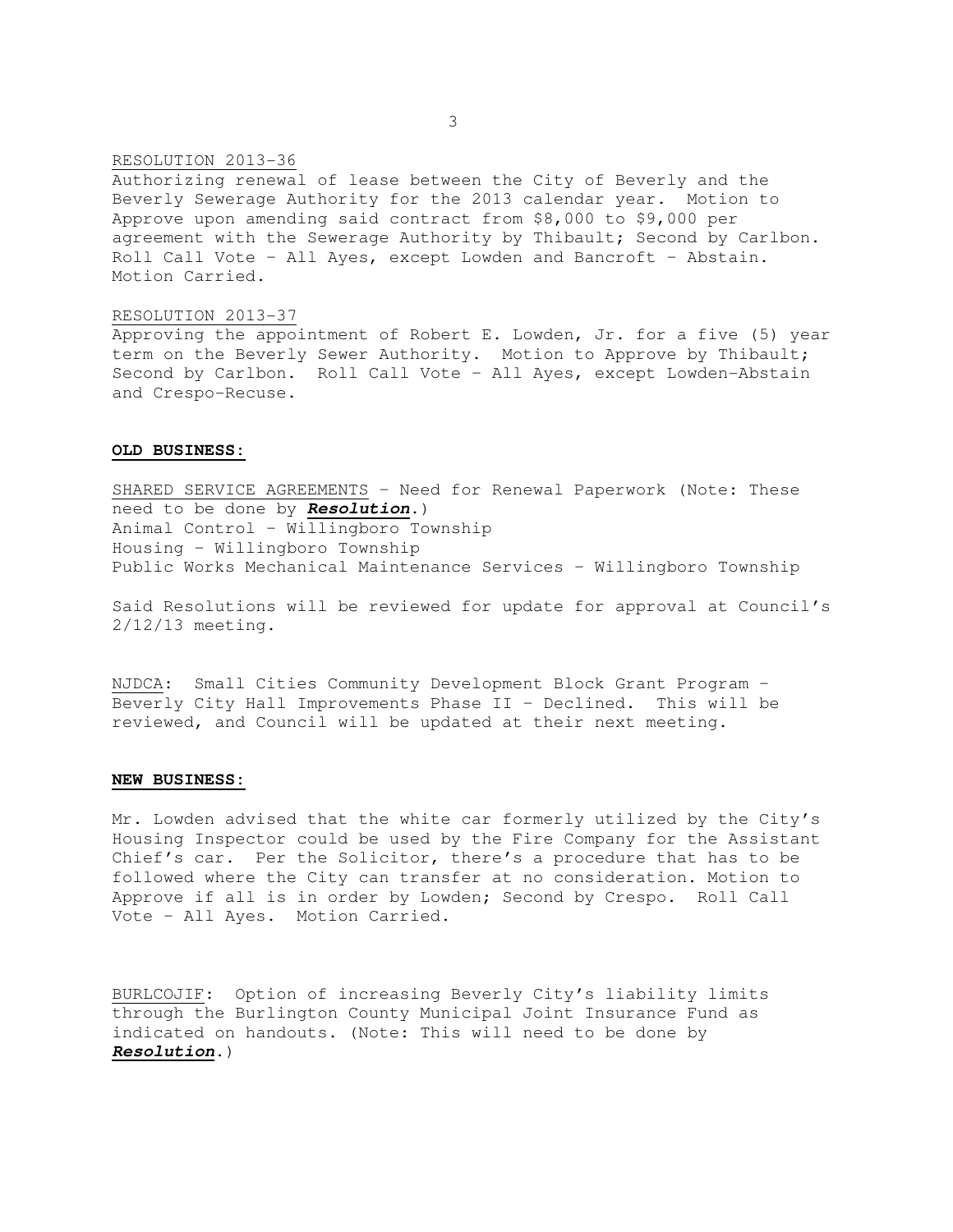BURLCOJIF: Review of options offered by the MELJIF for lower deductibles on the Public Officials Liability and Employment Practices Liability Policy effective January 1, 2013. See attached handouts. (Note: This will need to be done by **Resolution.**)

Paperwork on the above two items will be reviewed and options will be discussed by the Administrator with Hardenbergh the City's Risk Management Consultants. Findings will go before Council at their 2/12/13 meeting.

BURLINGTON COUNTY BOARD OF ELECTIONS: Confirmation of Polling Locations for June Primary, General, and if applicable Municipal Elections for 2013. The Clerk will check with the Board of Elections and advise Council at their next meeting on 2/12/13.

BEVERLY/EDGEWATER PARK MEMORIAL DAY PARADE: Request from Edgewater Mayor McElwee as to who will be representing Beverly City this year. Reply to Edgewater Clerk/Administrator Linda Dougherty 1/14/13. The Contact individuals for Mayor McElwee will be Mayor Miller, Council Member Carlbon, and Community Events Committee Member Patrick Pirylis. The Clerk will advise Edgewater Park of same.

## **BILLS LIST**

 The January 23, 2013 Bills List for review and approval. Upon review, Motion to Approve by Lowden, Second by Carlbon. Roll Call Vote – All Ayes, except Crespo-Abstain from #2175. Motion Carried.

**CORRESPONDENCE** – The Correspondence listed below was read aloud by Mayor Miller and will be filed/acted upon appropriately by the Clerk's Office.

NJ State League of Municipalities:

Seminar Sessions

Changes to filing the Annual and Supplemental Debt Statements

Comcast: \$7,785.13 check to Beverly City for use of Municipal Rightsof-Way during the 2012 calendar year.

NJ American Water: Public Notice to change the levels of its Purchased Water Adjustment Clause and Purchased Wastewater Treatment Adjustment Clause (4 meeting dates to be posted).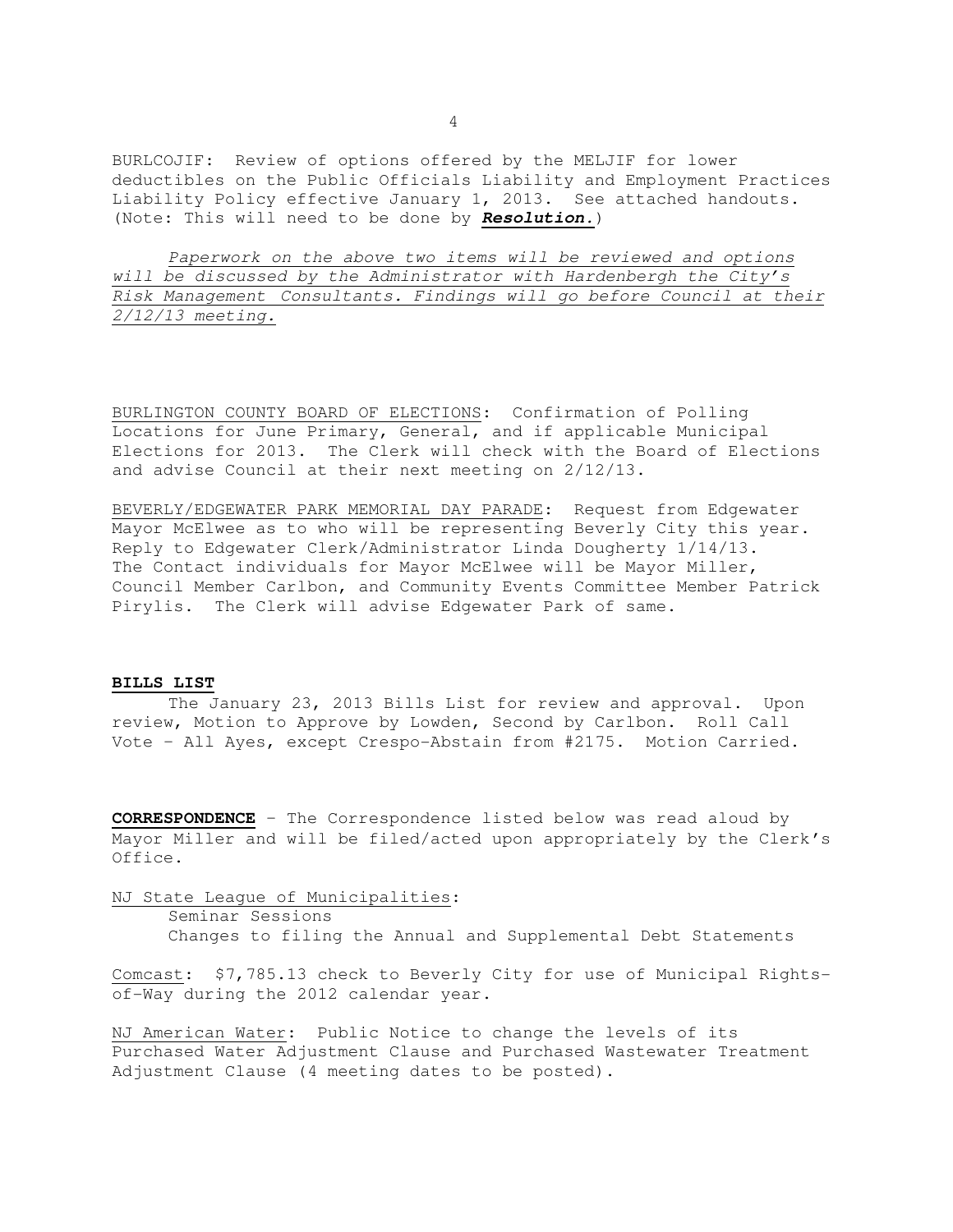Burlington County Health Department: Sanitary Inspection Reports for Retail Food Establishments. All Satisfactory: American Legion #115; Beverly Fire Company #1; Beverly United Methodist Church; Riccardo's Pizza; St. Stephen's Episcopal Church. One (1) Environmental Investigation Report for 306 Oak Street, 2<sup>nd</sup> Floor.

#### BURLCOJIF:

Quarterly EPL/POL Loss Ratio Snapshot; Quarterly JIF Loss Ratio Snapshot; Quarterly MEL Loss Ratio Snapshot.

## **COMMENTS/REPORTS**

**Mayor** – Nothing at this time.

## **Council**

Mr. Carlbon advised that he, the Mayor, and Mr. Pirylis will be discussing Parade items in conjunction with Edgewater Park's Mayor McElwee.

# **Professional**

The Solicitor advised he has items for Closed Session.

## **Clerk**

## **The Clerk advised the following:**

Property Maintenance Issues: Resident Mr. Adams advised of same on Ashton/Wheatley; trash is left out front; old cars on lawns covered w/tarps; extremely unsightly conditions for too long. The Administrator will look into this matter.

Taxi Ordinance. An applicant came in for a Taxi Permit; none was found relative to forms, etc. The Clerk copies the 1989 City Ordinance and faxed it to Hardenbergh, our Risk Management Consultant regarding liability issues. She comprised all new forms for the Council's review along with a current Ordinance from Westampton for Council's review that was forwarded by Hardenbergh for the City's review. Mr. Crespo advised that the City Ordinance was amended in 2006 at some point. The Clerk will attempt to locate same and followup.

Recycling Class information was given to Mr. Carlbon as the City's Recycling Coordinator relative to classes scheduled, and with reference to our Tonnage Grant, the paperwork which is due to the State in April.

New Recycling Dumpster Lids. The Clerk advised that she was speaking with Terri Marnoski, Operations Manager for Recycling Collections, and that we may be able to obtain new dumpster lids for our paper/cardboard dumpsters. Jim McGurl who is in charge of same is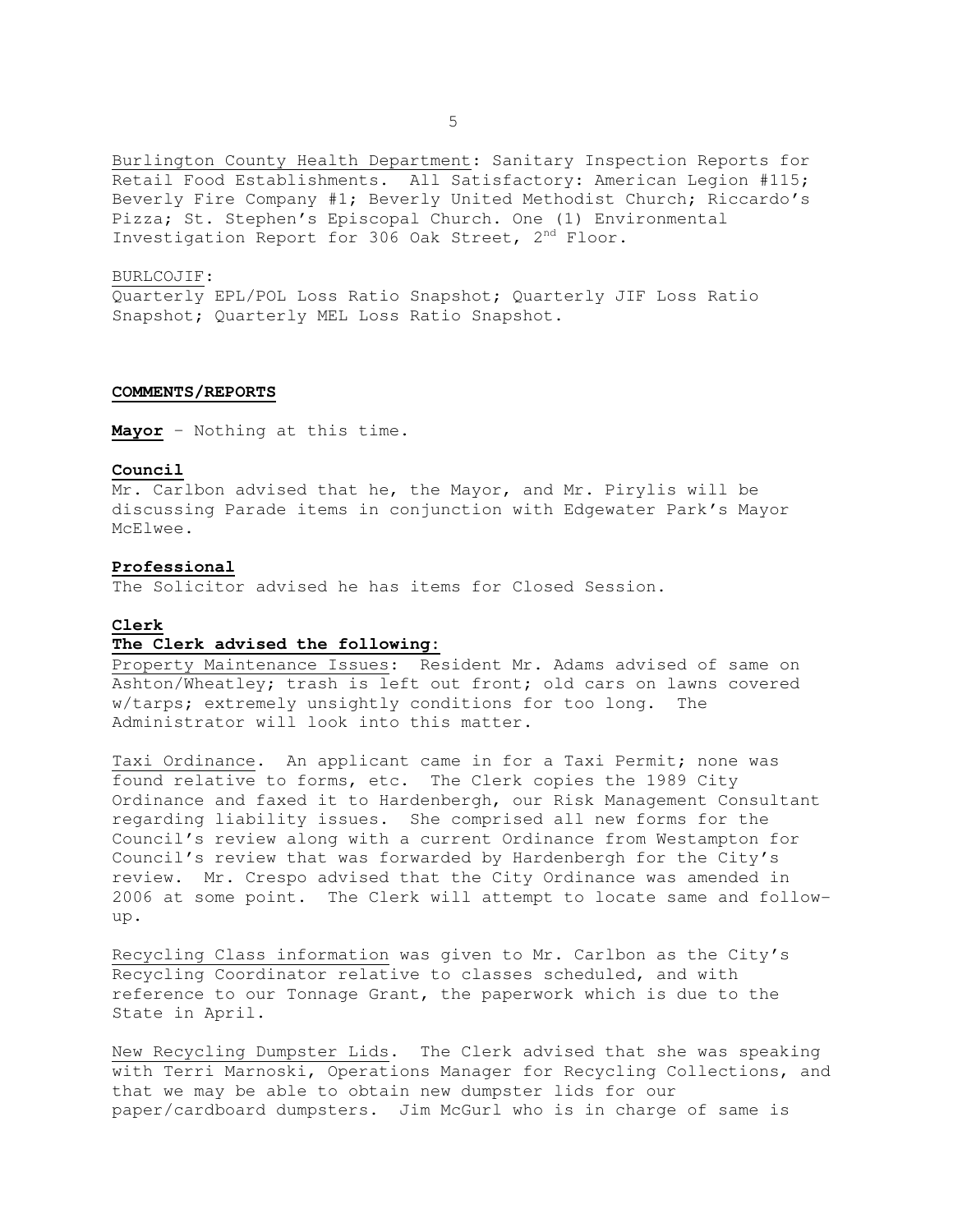waiting on delivery of repair materials for same. She will stay on top of the situation and follow-up with Jim in several weeks.

New Jersey League of Municipalities Seminars. There are numerous updates for various sessions ranging in cost from \$55 to \$115. Council is to advise the Clerk re attendance.

A "Thank You" letter to Council was received from Richard Andronici relative to his re-appointment to another three-year term as Beverly City's Municipal Court Judge.

**Tax Collector** – 2012 Year-end Tax Report. The report was reviewed with Motion to Approve by Thibault, Second by Carlbon. Roll Call Vote – All Ayes. Motion Carried.

## **PUBLIC COMMENTS**

Public Comment was had by John Fine relative to updating Council and the Public on the Beverly/Edgewater Park EMT Squad. It was advised that 2012 was an horrendous year, but that they stuck together and also recruited new members. He spoke of their budget, their Community Service, and their current Recertifications including that obtained from the Department of Health. Mr. Fine will continue to come to Council meetings and update Council on a regular basis.

Additional Public Comment was had by Barbara Russell, Rich Wolbert, Amy Bent, Mary Ellen Knudson, Mark Schwedes, and Loy Ellsworth. Topics covered were: "Thank You's" to the EMS Squad for a job well done; obtaining a Defibrilizer; re-contacting "Advantage 3"; leaving electronics on curbs for trash pickup; Beverly City Website; lawsuits remaining against the City; clarification on Shared Services with Willingboro.

There being no further business, Public Session was closed.

## **EXECUTIVE SESSION** –**Resolution 2013-38:**

A Resolution of the Common Council of the City of Beverly to hold Executive Session in accordance with the Open Public Meetings Act, P.L. 1975, Chapter 231, permitting the exclusion of the Public from a meeting in certain circumstances which the Governing Body deem now exist:

**\_\_\_\_\_ CONTRACTUAL** 

 **\_\_\_\_\_ LITIGATION** 

 **\_\_\_X\_ PENDING LITIGATION** 

 **\_\_\_X\_ PERSONNEL**